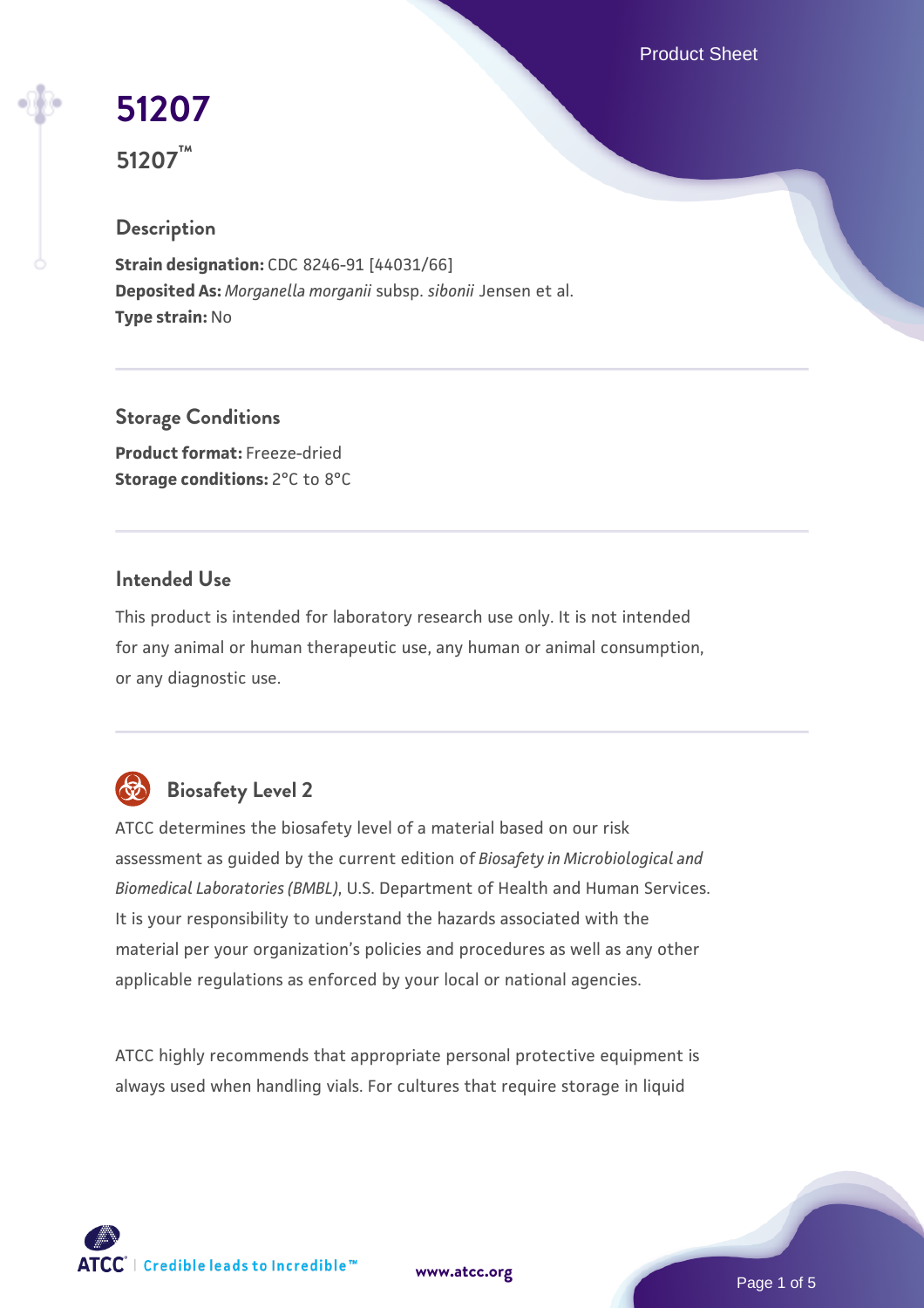nitrogen, it is important to note that some vials may leak when submersed in liquid nitrogen and will slowly fill with liquid nitrogen. Upon thawing, the conversion of the liquid nitrogen back to its gas phase may result in the vial exploding or blowing off its cap with dangerous force creating flying debris. Unless necessary, ATCC recommends that these cultures be stored in the vapor phase of liquid nitrogen rather than submersed in liquid nitrogen.

### **Certificate of Analysis**

For batch-specific test results, refer to the applicable certificate of analysis that can be found at www.atcc.org.

#### **Growth Conditions**

**Medium:**  [ATCC Medium 18: Trypticase Soy Agar/Broth](https://www.atcc.org/-/media/product-assets/documents/microbial-media-formulations/1/8/atcc-medium-18.pdf?rev=832846e1425841f19fc70569848edae7) **Temperature:** 37°C **Atmosphere:** Aerobic

#### **Handling Procedures**

- 1. Open vial according to enclosed instructions.
- 2. Using a single tube of #18 broth (5 to 6 ml), withdraw approximately 0.5 to 1.0 ml with a Pasteur or 1.0 ml pipette. Rehydrate the entire pellet.
- 3. Aseptically transfer this aliquot back into the broth tube. Mix well.
- 4. Use several drops of the suspension to inoculate a #18 agar slant and/or plate.
- 5. Incubate all tubes and plate at 37°C for 24 hours.

ATCC | Credible leads to Incredible™

**[www.atcc.org](http://www.atcc.org)**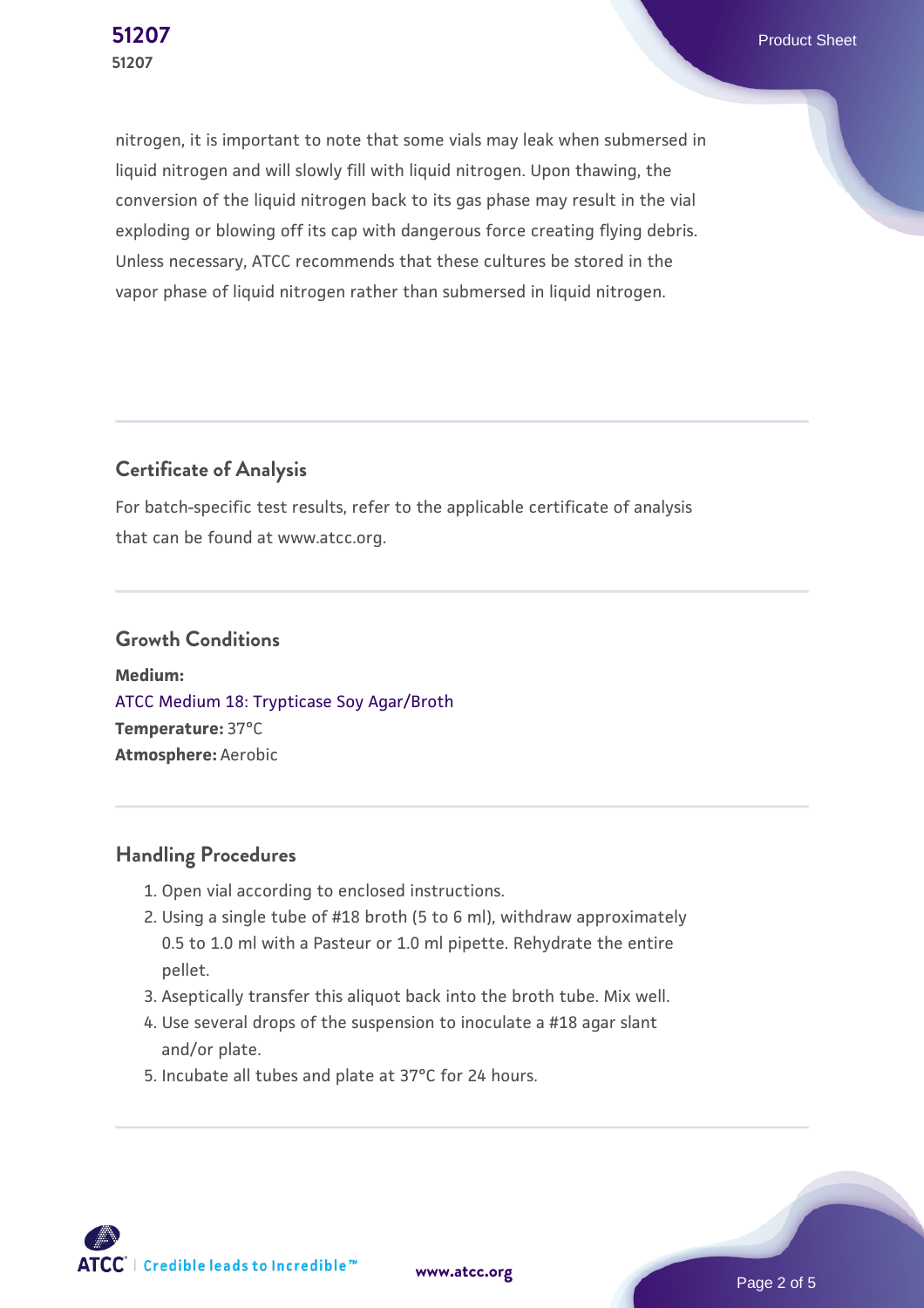#### **Notes**

Colonies on #18 plates show an extreme variation in size, transparency, and shape. The larger colony remains relatively stable, but the smaller one keeps producing variants.

Additional information on this culture is available on the ATCC web site at www.atcc.org.

#### **Material Citation**

If use of this material results in a scientific publication, please cite the material in the following manner: 51207 (ATCC 51207)

#### **References**

References and other information relating to this material are available at www.atcc.org.

#### **Warranty**

The product is provided 'AS IS' and the viability of ATCC® products is warranted for 30 days from the date of shipment, provided that the customer has stored and handled the product according to the information included on the product information sheet, website, and Certificate of Analysis. For living cultures, ATCC lists the media formulation and reagents that have been found to be effective for the product. While other unspecified media and reagents may also produce satisfactory results, a change in the ATCC and/or depositor-recommended protocols may affect the recovery, growth, and/or function of the product. If an alternative medium formulation or reagent is used, the ATCC warranty for viability is no longer valid. Except as expressly set forth herein, no other warranties of any kind are



**[www.atcc.org](http://www.atcc.org)**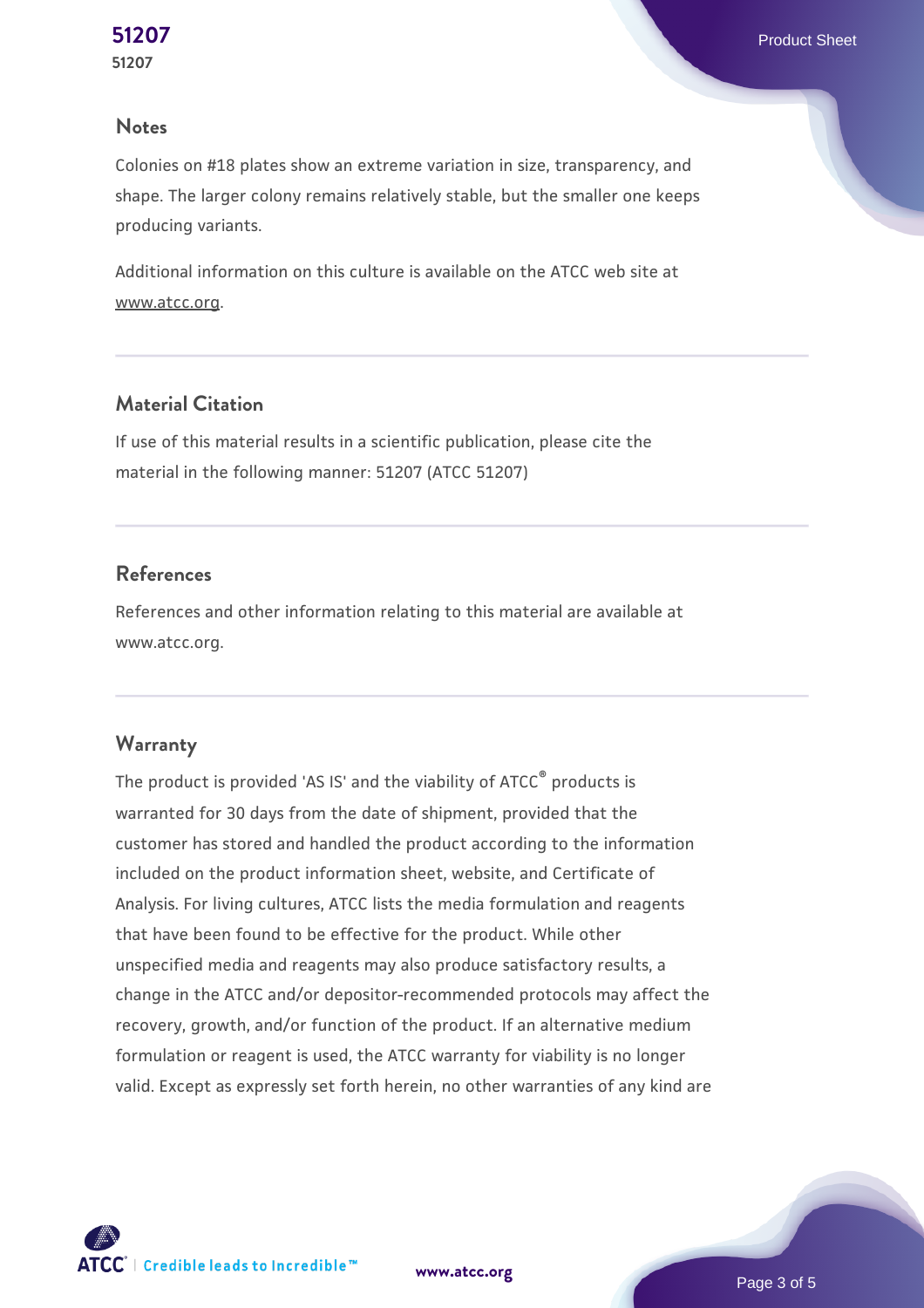provided, express or implied, including, but not limited to, any implied warranties of merchantability, fitness for a particular purpose, manufacture according to cGMP standards, typicality, safety, accuracy, and/or noninfringement.

#### **Disclaimers**

This product is intended for laboratory research use only. It is not intended for any animal or human therapeutic use, any human or animal consumption, or any diagnostic use. Any proposed commercial use is prohibited without a license from ATCC.

While ATCC uses reasonable efforts to include accurate and up-to-date information on this product sheet, ATCC makes no warranties or representations as to its accuracy. Citations from scientific literature and patents are provided for informational purposes only. ATCC does not warrant that such information has been confirmed to be accurate or complete and the customer bears the sole responsibility of confirming the accuracy and completeness of any such information.

This product is sent on the condition that the customer is responsible for and assumes all risk and responsibility in connection with the receipt, handling, storage, disposal, and use of the ATCC product including without limitation taking all appropriate safety and handling precautions to minimize health or environmental risk. As a condition of receiving the material, the customer agrees that any activity undertaken with the ATCC product and any progeny or modifications will be conducted in compliance with all applicable laws, regulations, and guidelines. This product is provided 'AS IS' with no representations or warranties whatsoever except as expressly set forth herein and in no event shall ATCC, its parents, subsidiaries, directors, officers, agents, employees, assigns, successors, and affiliates be liable for indirect, special, incidental, or consequential damages of any kind in connection with or arising out of the customer's use of the product. While reasonable effort is made to ensure authenticity and reliability of materials on deposit, ATCC is not liable for damages arising from the misidentification or misrepresentation of such materials.



**[www.atcc.org](http://www.atcc.org)**

Page 4 of 5